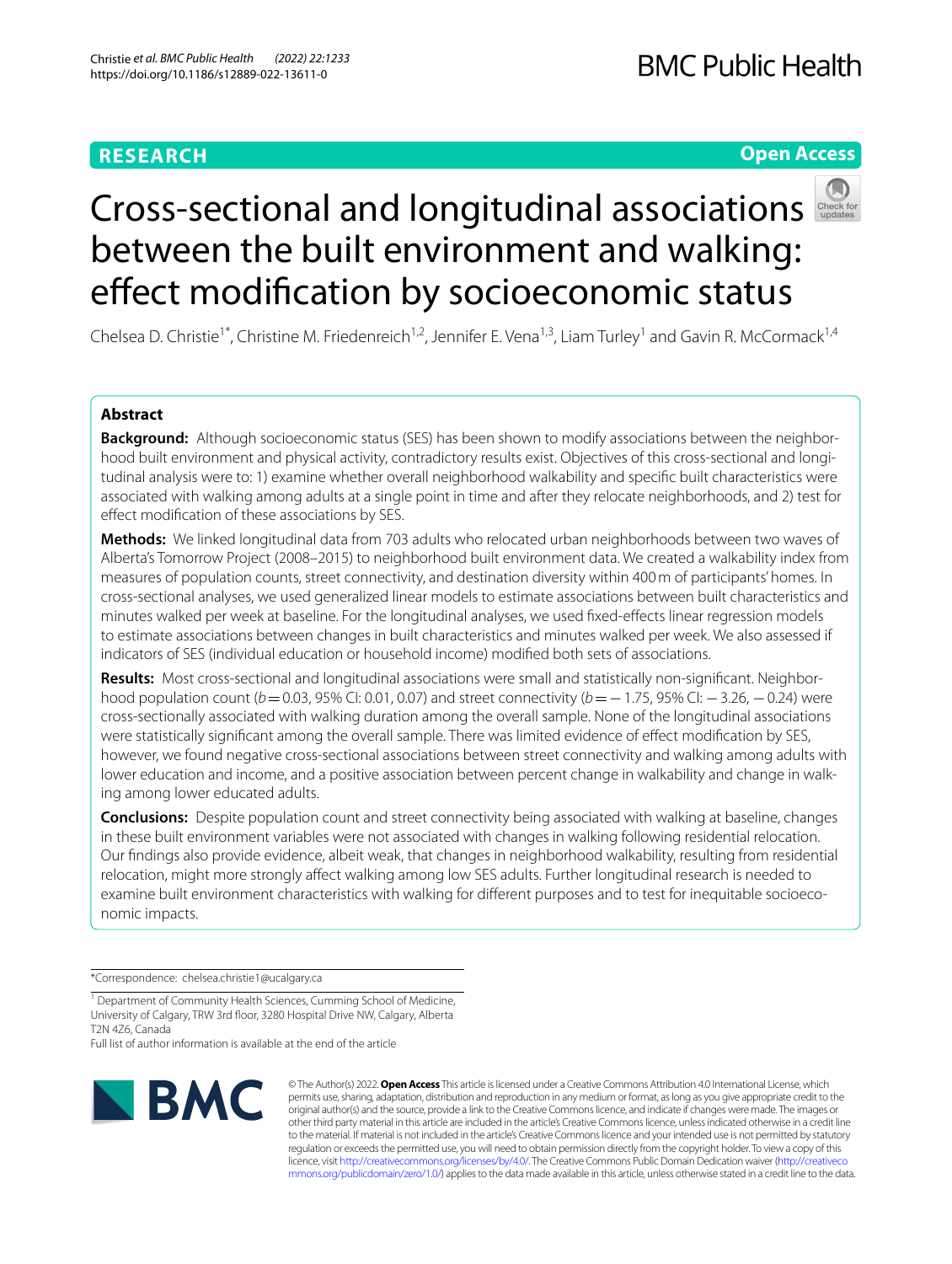**Keywords:** Built environment, Physical activity, Alberta's tomorrow project, Socioeconomic status, Walking

## **Background**

Regular physical activity can reduce the risk of chronic disease and premature mortality [\[1](#page-9-0)–[3\]](#page-9-1). The World Health Organization's Global Action Plan for Physical Activity and Health has a target of a 15% reduction in inactivity levels by 2030 and recommends several policy actions, including the creation of physical activity supportive environments [[4\]](#page-9-2). Evidence, derived mainly from cross-sectional studies, suggests that numerous neighborhood built characteristics, such as street connectivity, land-use mix, residential density, and walkability (the combination of several built characteristics) are associated with physical activity [[5](#page-9-3)[–7](#page-9-4)]. However, cross-sectional studies are limited in their ability to establish temporality in the associations between built environment characteristics and walking [[7](#page-9-4), [8](#page-9-5)]. Furthermore, it is possible that participants selfselect into neighborhoods with particular built characteristics based on their walking preferences leading to biased estimates in cross-sectional studies [[9](#page-9-6), [10\]](#page-9-7). Longitudinal studies, and specifically those examining the impacts of residential relocation, are able to measure physical activity before and after participants have been exposed to a new neighborhood built environment [[11,](#page-9-8) [12](#page-10-0)]. Several residential relocation studies have found that increases in neighborhood walkability are associated with increases in walking duration among adults  $[13, 14]$  $[13, 14]$  $[13, 14]$  $[13, 14]$ ; however, the associations between specific built characteristics, such as street connectivity, land-use mix, and availability of public transportation, with walking are mixed [[15,](#page-10-3) [16\]](#page-10-4).

Despite evidence suggesting positive associations between socioeconomic status (SES) and physical activity [\[17](#page-10-5)], there is inconsistency regarding potential benefts of the built environment for physical activity among socioeconomically disadvantaged groups [\[18](#page-10-6)[–20](#page-10-7)]. A systematic review of longitudinal studies investigating associations between the built environment and physical activity [[19\]](#page-10-8) found that most studies reported no evidence of efect modifcation by individual-level SES, except for one study, which found that new walking and cycling routes were used more by people with higher incomes, higher education levels, and by people who were currently employed [\[21](#page-10-9)]. In contrast, in their narrative review, Adkins et al. [\[20](#page-10-7)] reported that most studies in their review found weaker associations between the built environment and physical activity among socioeconomically disadvantaged groups compared to socioeconomically advantaged groups. Given the limited number of studies and mixed fndings on diferential impacts of the built environment on walking for diferent SES groups, more research is needed.

The objectives of this study were to: 1) examine whether or not overall neighborhood walkability and specifc built characteristics were associated with walking among adults at a single point in time (cross-sectional) and after they relocate neighborhoods (longitudinal), and 2) test for efect modifcation of these associations by SES (education and household income).

## **Methods**

## **Study and sample design**

This analysis used data from Alberta's Tomorrow Project (ATP), a prospective cohort study designed to investigate the etiology of cancer and other non-communicable diseases [[22](#page-10-10)]. ATP recruited adults aged 35–69years living in Alberta, Canada who had no history of cancer, other than non-melanoma skin cancer [[22\]](#page-10-10), between 2000 and 2008 using random digit dialing [[23](#page-10-11)]. Of the 63,486 eligible and interested adults contacted, 31,072 consented to participate [[23\]](#page-10-11). Participants completed a survey at the time of enrollment to measure demographic, personal and family health, and lifestyle information, and then follow-up surveys in 2008 and 2009–2015 for updating and collecting new information. The flow of sample recruitment and participation through ATP over time have been described elsewhere [[22\]](#page-10-10).

For this analysis, we focused on two time points using the surveys released in 2008 (referred to herein as 'baseline') and in 2009–2015 (referred to as 'follow-up') due to the consistency of the physical activity tool used in both surveys (described below). The eligibility criteria for this study included participants who completed the baseline and follow-up surveys and those who relocated (both to and from an urban area) between the two time points (based on a change in residential postal code). Those participants are hereafter referred to as "movers" for simplicity. Note that we retained "non-movers" (those who completed both the baseline and follow-up surveys and stayed in an urban area between the two time points) to test for diferences between "non-movers" and "movers" before excluding them from the sample. Among the 9779 urban-dwelling participants who completed both baseline and follow-up surveys, participants were excluded if they did not move ( $n=8952$ ), had missing data ( $n=123$ ), or were immobile at baseline (*n*=1; assessed through the mobility-related component of the EQ-5D [[24\]](#page-10-12)), resulting in a sample size for our analysis of 703 participants. The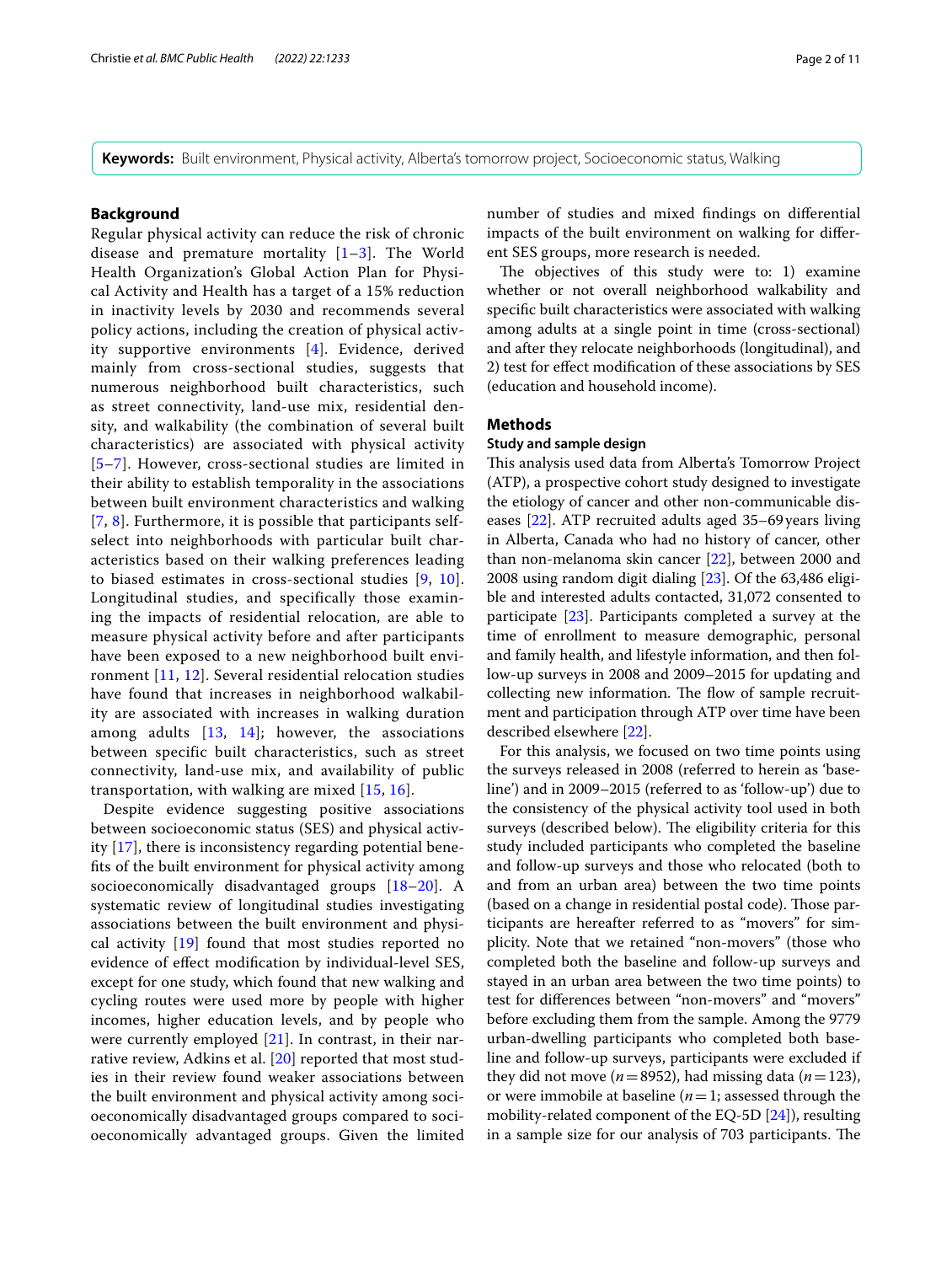University of Calgary Conjoint Research Ethics Board approved this study (REB17–1466).

## **Measures**

## *Exposure variables*

The neighborhood built environment exposure measures for this analysis consisted of specifc built environment characteristics (population counts, diversity of destinations, and street connectivity) and a composite walkability index estimated for 400-m Euclidean bufers around each participant's residential 6-digit postal code at baseline and follow-up. In Canada, urban residential postal codes have a geographical area that typically ranges from one apartment building to one city block [\[25\]](#page-10-13), and postal codes can be used as a valid proxy for household loca-tions [\[26](#page-10-14)]. A 400-m buffer was chosen because it represents the approximate distance that can be travelled by walking in approximately 5minutes [\[27](#page-10-15)]. Geographic Information Systems (GIS) were used to process built environment data for all urban postal codes in Alberta for each year between 2008 and 2015, and participants' home locations were linked to objective built environment data with their postal code for baseline and followup based on the year they completed each survey.

Population counts were estimated using 2006, 2011, and 2016 Statistics Canada Census data. Population counts for non-census years were estimated based on averages imputed from the available census data. Diversity of destinations was estimated by summing the number of diferent destination types (classifed by Standard Industry Codes obtained from DMTI Spatial's CanMap Enhanced Points of Interest data). Examples of destination types included hardware stores, department stores, grocery stores, restaurants, banks, libraries, barbershops, museums, and schools. Street connectivity was estimated by the count of three and four-way street intersections within the buffer (derived from DMTI Spatial's CanMap Streetfles and Route Logistics dataset). For the street connectivity measure, we summed the number of three- and four-way street intersections together, but with three-way intersections weighted half as strongly as four-way intersections. These specific built characteristics have been used in a previous study with ATP data that found associations between the built environment and weight status [\[28](#page-10-16)].

The walkability index was created using the built characteristics described above (i.e., population counts, diversity of destinations, and connectivity). For the walkability index, the built environment characteristics were standardized relative to the maximum value of each characteristic observed between 2008 and 2015 across all urban postal codes in Alberta (making the scores relative to urban walkability values across the province).

The maximum values found for each built characteristic were: 1) population count=7956; 2) number of different destination types = 23; 3) number of four-way intersections  $=51$ , and; 4) number of three-way intersections = 92. This percent of maximum possible ("POMP") method [\[29,](#page-10-17) [30](#page-10-18)] results in a standardized score for each built characteristic that is a proportional score bound by 0 and 100%. The four standardized scores were summed together. Similar to prior research that down-weighted three-way intersections relative to four-way intersections [[31\]](#page-10-19), and consistent with our connectivity measure, the three-way intersections variable in our index was given a weight of 0.5 instead of one because three-way intersections have been shown to have a weaker association with walking compared to four-way intersections  $[32]$  $[32]$ . The resulting walkability index was bounded at 0, with a theoretical maximum of 350 (see [Supplementary Material](#page-9-9) for more detailed information about the built environment measures).

After estimating walkability values at both time points, changes in the walkability values were operationalized in three diferent ways: 1) per 10-unit change; 2) percent change; and 3) per tertile of change (corresponding to decreased walkability, minimal change, and increased walkability).

To assess convergent validity, we estimated a Pearson correlation coefficient comparing the walkability index for 2012 with an external measure, the 2012 Walk Score®, a publicly available walkability index that refects the level of access to nearby walkable amenities. Specifcally, Walk Score® estimates neighborhood walkability based on proximity to amenities (e.g., grocery stores, restaurants, parks, libraries). Amenities within a fveminute walking distance are given the most points and a decay function is used to provide fewer points, up to a 30-minute walk. The Walk Score® algorithm has been shown to be a valid indicator of neighborhood walkability [[33,](#page-10-21) [34](#page-10-22)] and is positively associated with walking [\[35](#page-10-23)], including among adults with low incomes [\[36](#page-10-24), [37\]](#page-10-25). Our walkability index was positively correlated with Walk Score<sup>®</sup> (*r* = 0.69, *p* < 0.001; data not shown).

## *Walking*

Both surveys measured walking during the past week using the International Physical Activity Questionnaire (IPAQ) short or long forms, which have been validated in multiple countries, including Canada  $[38]$  $[38]$ . The IPAQ asks participants to report on how many days they walked (for at least 10minutes) during the previous week and how much time they usually spent walking on one of those days. Walking minutes per week at each time point was estimated following the IPAQ scoring system [\[38\]](#page-10-26) and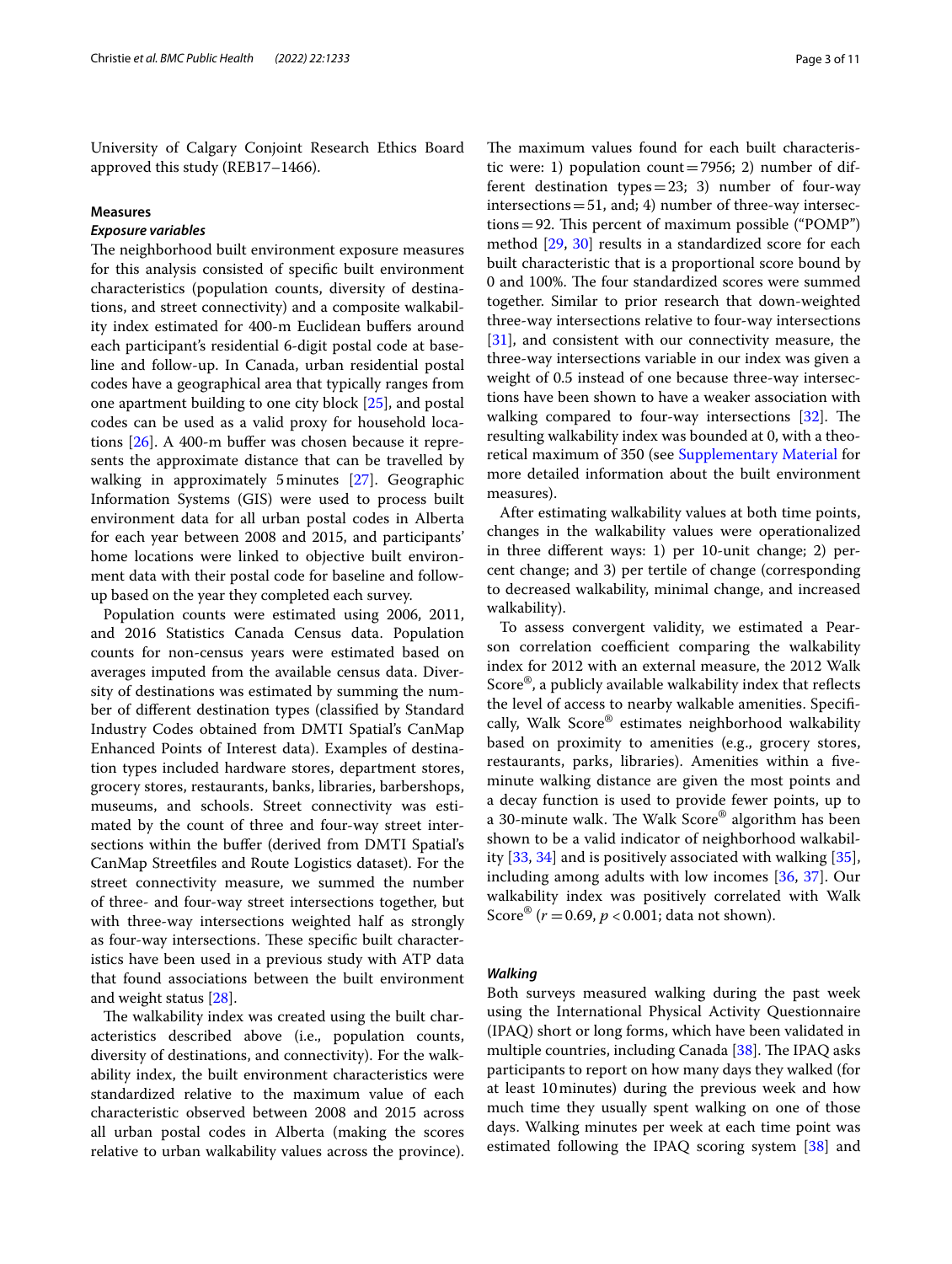change scores were calculated to estimate changes in walking minutes per week from baseline to follow-up.

## *SES potential efect modifers*

The two potential effect modifiers, baseline education ( $\leq$ high school versus > high school) and baseline household income (low-income household versus not a low-income household) were examined. Participants were asked to report the highest level of education they fnished, with nine response options ranging from "did not complete grade eight" to "completed university post-graduate degree". For the income question, participants were asked to report their total household income before taxes, with 18 response options ranging from "less than \$10,000 to "\$250,000 or more". The 2006 Statistics Canada Census data were used to determine the household low-income status cut point. Participants who reported a household income below the 2006 median income level for Alberta (\$63,988) were classifed as living in a household with a lower income [\[39\]](#page-10-27). Due to the categories used in collecting the data, \$60,000 was used as the cut point. Two alternative measures of household income were also considered as potential efect modifers for both the crosssectional and longitudinal sets of analyses: 1) tertiles of baseline income, and 2) the Statistics Canada Market Basket Measure (a low-income line threshold, which reflects differences in living costs across regions and across household sizes in Canada). Tertiles of baseline income were created from using the midpoint of each income response category. We averaged the Market Basket Measure for all urban Alberta regions and then calculated separate cut points for each year and household size using the square root equivalency recommended by Statistics Canada [\[40\]](#page-10-28).

## *Covariates*

Data on age, sex, relationship status (married/common law, single/never married), IPAQ survey type (short or long-form), and years between surveys were available from self-administered questionnaires. Baseline age, sex, relationship status, the presence of children at home, season of survey completion, and years between surveys were included in the cross-sectional models. Changes in relationship status, presence of children at home, season of survey completion, as well as follow-up IPAQ survey type (short or long form) and years between surveys were included in the longitudinal models. We selected covariates based on their known associations with walking, their availability within the data, and/or whether they could potentially explain relocation to higher or lower levels of walkability (e.g., change in the presence of children in the home [\[41](#page-10-29)]).

#### **Statistical analyses**

Descriptive analyses compared movers and non-movers on baseline demographic characteristics, after which non-movers were excluded from the remaining analysis. We used independent samples t-tests and Pearson's chi-square tests, as appropriate, to test for diferences between non-movers and movers. Similarly, baseline demographic characteristics for participants from the three walkability-change groups (tertiles of walkabilitychange) were compared using one-way analysis of variance (ANOVA) and Pearson's chi-square tests.

For the cross-sectional analyses (using baseline data), we used generalized linear models with a gamma distribution and an identity link function because residuals from ordinary least squares linear regression models were heteroskedastic and highly skewed. A gamma distribution requires all values to be greater than zero, so 1minute was added to all participants' baseline walking minutes-for the cross-sectional models. Akaike Information Criteria (AIC) values were used to compare model fts for a Gaussian (normal) distribution (with an identity link) and Gamma distributions (with identity, inverse, or log links). There were substantial reductions in AIC values between the Gaussian compared to the Gamma distributions, but minimal change between the three different linking functions. Thus, we used Gamma distributions with identity links to improve interpretability and comparability with the longitudinal analyses. We also assessed for non-linearity of the fully adjusted associations by including squared and cubed terms of the built environment predictors, and then testing if model ft was improved using likelihood ratio tests.

For the longitudinal analyses, we used fxed-efects linear regression models to estimate associations for within-person change in walkability and specifc built characteristics (population counts, diversity of destinations, and street connectivity) with changes in walking. We created change scores by subtracting follow-up measurements of built environment characteristics from baseline measurements. Because fxed-efects models control for measured and unmeasured confounding by timeinvariant covariates [\[15\]](#page-10-3), only time-varying covariates were included in the models [\[42](#page-10-30)]. Linear regression models were used to estimate beta coefficients (*b*) and 95% Confdence Intervals (CI) for changes in built environment characteristics and walking minutes, while adjusting for time-varying covariates. We also assessed for non-linearity of the fully adjusted associations by including squared and cubed terms of the built environment predictors, and then testing if model ft was improved using partial F tests.

Effect modification of the associations between the built environment and walking was examined by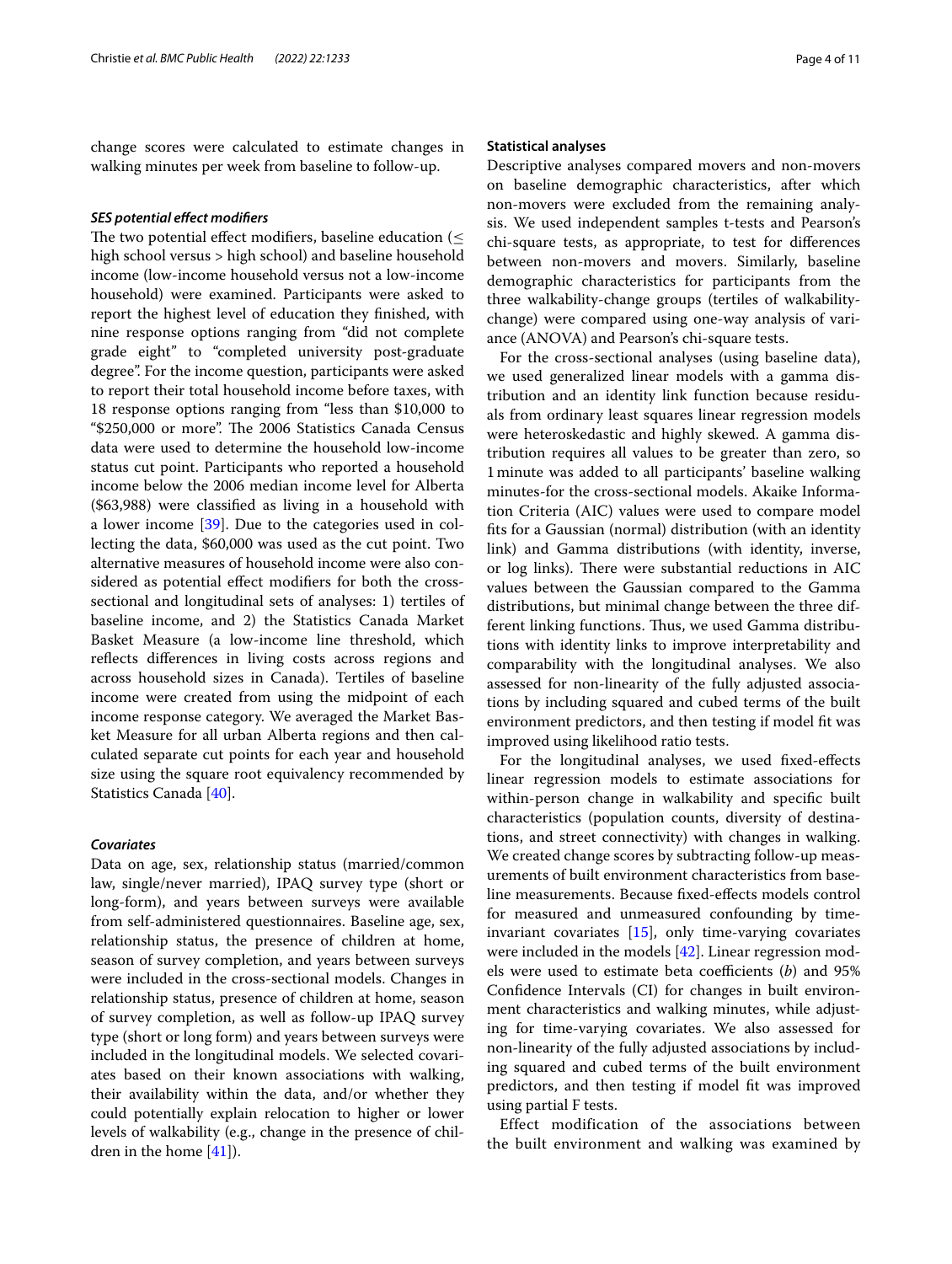including interaction (product) terms for education and household low-income status with the built environment measure separately in each model. Models with significant interaction terms were stratified by the SES indicator and adjusted for the time-varying covariates.

Sensitivity analyses were conducted to account for baseline walking in the longitudinal associations and to test the two alternative measures of household income as potential effect modifiers (in both the crosssectional and longitudinal analyses). Listwise deletion was used for missing data. Analyses were conducted using R version 4.0.3, and the level of significance was set at *P* < 0.05 for all analyses.

## **Results**

## **Comparison of characteristics between movers and non‑movers**

There were statistically significant differences  $(P<0.05)$  between movers  $(n=703)$  and non-movers  $(n=8094)$  at baseline. Non-movers were older (mean 55 versus 53 years of age) and more likely to be married/common law (78% versus 69%) compared to movers ([Supplementary Material\)](#page-9-9).

## **Sample characteristics (movers only)**

The majority of participants were women (64%), and at baseline most participants were married/common law (69%), with participant ages ranging from 37 to 77years (mean = 53, SD (Standard Deviation) = 9 years; Table [1](#page-4-0)). Most participants completed at least some post-secondary education (79%), and most were from a household above the Alberta median household income cut point (71%). Most participants reported some walking at baseline (79%) and follow-up (84%), with a mean increase from 210 to 271 minutes/week at follow up (SD =381). The time between completing the surveys ranged from 0 to 7 years (mean = 2.9,  $SD = 1.4$  years). Seventy percent of participants completed the follow-up survey in a diferent season than their baseline survey.

### **Neighborhood built environments**

Participants' mean baseline neighborhood walkability value was  $57.02$  (SD = 37.69; Table [2](#page-5-0)). On average, participants moved to neighborhoods with −0.25 points lower walkability ( $SD = 47.91$ ). At baseline, participants' mean connectivity scores were  $15.60$  (SD=9.50) and mean change in connectivity was  $1.06$  (SD=10.88). Participants lived in neighborhoods with a mean of 4.75 diferent destination types  $(SD=6.03)$  at baseline and moved to areas with fewer destination types (mean= $-0.32$ ,

<span id="page-4-0"></span>**Table 1** Sociodemographic characteristics of the cohort (*n*=703), Alberta's Tomorrow Project, Canada, 2008–2015

|                                                 | Overall<br>$(n=703)$ | <b>Decreased Walkability</b><br>$(n=235)$ | <b>Minimal Change</b><br>$(n=234)$ | <b>Increased Walkability</b><br>$(n=234)$ | $P^*$ |
|-------------------------------------------------|----------------------|-------------------------------------------|------------------------------------|-------------------------------------------|-------|
| Demographics at baseline                        |                      |                                           |                                    |                                           |       |
| Age, in years (mean (SD))                       | 52.54 (9.14)         | 53.35 (8.63)                              | 51.94 (9.47)                       | 52.33 (9.29)                              | 0.227 |
| $Sex - women (%)$                               | 452 (64.3)           | 150 (63.8)                                | 153 (65.4)                         | 149 (63.7)                                | 0.913 |
| Low-income household (%) <sup>a</sup>           | 204(29.0)            | 79 (33.6)                                 | 67(28.6)                           | 58 (24.7)                                 | 0.107 |
| High school or less (%)                         | 149 (21.2)           | 60(25.5)                                  | 36 (15.4)                          | 53 (22.6)                                 | 0.022 |
| Relationship status (%)                         |                      |                                           |                                    |                                           | 0.986 |
| Married/common Law                              | 486 (69.1)           | 160 (68.1)                                | 167(71.4)                          | 159 (67.9)                                |       |
| Single/never Married                            | 41(5.8)              | 14(6.0)                                   | 12(5.1)                            | 15(6.4)                                   |       |
| Separated/divorced                              | 142 (20.2)           | 49 (20.9)                                 | 45 (19.2)                          | 48 (20.5)                                 |       |
| Widowed                                         | 34(4.8)              | 12(5.1)                                   | 10(4.3)                            | 12(5.1)                                   |       |
| Children in the home $-$ at least one $(\%)$    | 216(30.7)            | 61(26.0)                                  | 80 (34.2)                          | 75 (32.1)                                 | 0.134 |
| Household size (mean (SD))                      | 2.61(1.36)           | 2.46(1.22)                                | 2.68(1.32)                         | 2.67(1.52)                                | 0.145 |
| Walking                                         |                      |                                           |                                    |                                           |       |
| Baseline walking - minutes per week (mean (SD)) | 209.87 (256.52)      | 215.60 (246.45)                           | 205.50 (260.98)                    | 208.48 (262.84)                           | 0.909 |
| Change in walking minutes per week (mean (SD))  | 61.09 (381.06)       | 50.15 (374.43)                            | 60.03 (381.65)                     | 73.15 (388.29)                            | 0.807 |
| <b>Change in covariates</b>                     |                      |                                           |                                    |                                           |       |
| No change in relationship status (%)            | 611 (86.9)           | 207 (88.1)                                | 202 (86.3)                         | 202 (86.3)                                | 0.759 |
| Same season (%)                                 | 210(29.9)            | 68 (28.9)                                 | 66 (28.2)                          | 76 (32.5)                                 | 0.558 |
| Years between surveys (mean (SD))               | 2.94(1.39)           | 2.94(1.45)                                | 2.97(1.44)                         | 2.91(1.27)                                | 0.897 |

\**P* values for ANOVAs or chi-square tests, comparing the three walkability-change groups

<sup>a</sup> Household low-income status was determined using the 2006 median income level for Alberta, estimated from the 2006 Statistics Canada Census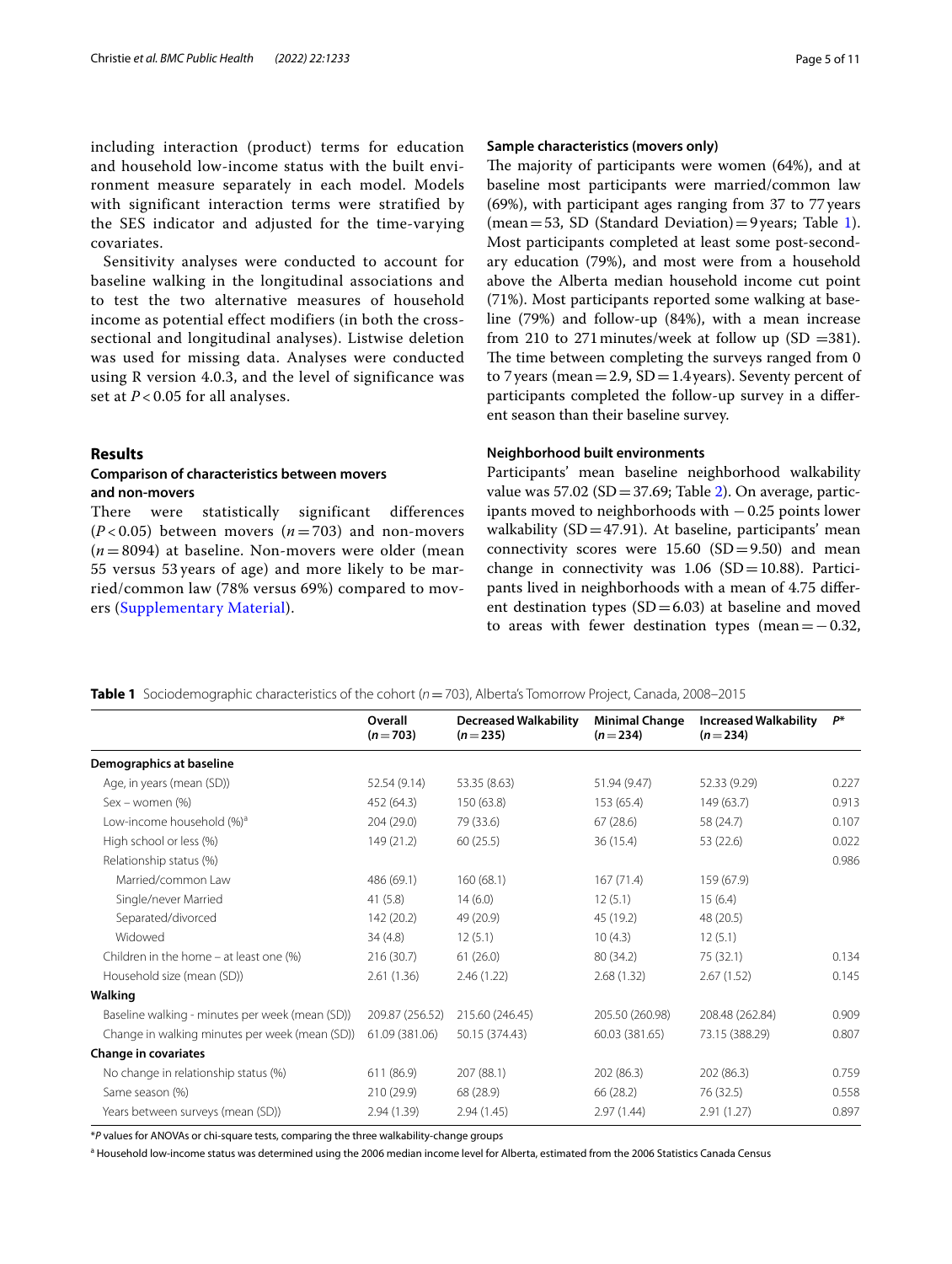<span id="page-5-0"></span>

| Table 2 Built environment characteristics of the cohort (n = 703), Alberta's Tomorrow Project, Canada, 2008–2015 |
|------------------------------------------------------------------------------------------------------------------|
|------------------------------------------------------------------------------------------------------------------|

|                                                     |                      | Highest education level attained |                            | Household income <sup>a</sup> |                             |
|-----------------------------------------------------|----------------------|----------------------------------|----------------------------|-------------------------------|-----------------------------|
|                                                     | Overall<br>$(n=703)$ | High school or less<br>$(n=149)$ | > High school<br>$(n=554)$ | Low-income<br>$(n=204)$       | Not low-income<br>$(n=499)$ |
| Walkability                                         |                      |                                  |                            |                               |                             |
| Baseline walkability (mean (SD))                    | 57.02 (37.69)        | 58.00 (38.56)                    | 56.75 (37.48)              | 65.53 (36.07)                 | 53.54 (37.81)               |
| Change in walkability (mean (SD))                   | $-0.25(47.91)$       | $-1.56(52.06)$                   | 0.11(46.78)                | $-2.05(45.14)$                | 0.49(49.03)                 |
| Walkability change tertiles                         |                      |                                  |                            |                               |                             |
| Decreased walkability (%)                           | 235 (33.4)           | 60(40.3)                         | 175 (31.6)                 | 79 (38.7)                     | 156(31.3)                   |
| Minimal change (%)                                  | 234 (33.3)           | 36 (24.2)                        | 198 (35.7)                 | 67 (32.8)                     | 167(33.5)                   |
| Increased walkability (%)                           | 234 (33.3)           | 53 (35.6)                        | 181 (32.7)                 | 58 (28.4)                     | 176 (35.3)                  |
| Specific built characteristics                      |                      |                                  |                            |                               |                             |
| Baseline population count (mean (SD))               | 1054.22 (691.57)     | 935.24 (532.93)                  | 1086.22 (725.45)           | 1160.86 (693.29)              | 1010.62 (686.80)            |
| Change in population count (mean (SD))              | $-17.31(883.18)$     | 51.69 (905.20)                   | $-35.87(877.06)$           | $-19.69(880.51)$              | $-16.34(885.14)$            |
| Baseline number of destination types (mean (SD))    | 4.75(6.03)           | 5.19(6.57)                       | 4.63(5.87)                 | 5.43(5.75)                    | 4.47(6.12)                  |
| Change in number of destination types (mean<br>(SD) | $-0.32(7.81)$        | $-0.54(8.61)$                    | $-0.27(7.59)$              | $-0.21(7.66)$                 | $-0.37(7.87)$               |
| Baseline connectivity (mean (SD))                   | 15.60 (9.50)         | 15.97 (10.09)                    | 15.50 (9.34)               | 18.31 (10.81)                 | 14.50 (8.68)                |
| Change in connectivity (mean (SD))                  | 1.06(10.88)          | 0.10(10.75)                      | 1.31 (10.91)               | $-0.42(10.93)$                | 1.66(10.81)                 |

<sup>a</sup> Household low-income status was determined using the 2006 median income level for Alberta, estimated from the 2006 Statistics Canada Census

 $SD = 7.81$ ) compared to their previous neighborhood. Mean population counts at baseline were 1054  $(SD=692)$ , and participants moved to areas with lower population counts (mean=−17, SD=883), on average, relative to their baseline neighborhoods.

## **Cross‑sectional associations between built environment characteristics and walking at baseline**

Neighborhood street connectivity was negatively associated with minutes walked per week at baseline (*b*=−1.75, 95% CI: −3.26, −0.24). In contrast, neighborhood population count was positively associated with minutes walked per week at baseline (*b*=0.03, 95% CI: 0.01, 0.07). Neighborhood walkability and diversity of destinations were not signifcantly associated with baseline walking in the overall sample. There was no evidence of non-linear associations between the built environment variables and walking. However, there was evidence of confounding, with several of the estimated association changing substantially after covariate adjustment (crude and adjusted estimates shown in Table [3\)](#page-6-0). Sensitivity analyses testing for efect modifcation by other household income measures (income tertiles and low-income line threshold) produced similar results [\(Supplementary](#page-9-9)  [Material](#page-9-9)).

Only the statistical interaction terms for education and household income with street connectivity were statistically significant (Table  $3$ ). The associations between street connectivity and baseline walking were only signifcant among the lower SES groups (lower education: *b* = −3.74, 95% CI: −5.42, −2.06; lower income: *b* = −3.47, 95% CI: −4.87, −2.07). Statistical interactions for walkability and diversity of destinations with education and income approached statistical signifcance (*P*s<0.09*).* Although none of the stratifed estimates were statistically signifcant, for both these sets of associations, the coefficient point estimates were negative amongst the lower SES groups and positive amongst the higher SES groups (Table [3\)](#page-6-0).

## **Longitudinal associations between changes in built environment characteristics and walking following neighborhood relocation**

There were no statistically significant associations between changes in the built environment characteristics and walking for the overall sample (Tables  $4$  and  $5$ ). There was also no evidence of non-linear associations between the built environment variables and walking. There was limited evidence of confounding, with few of the estimates changing substantially after covariate adjustment (crude and adjusted estimates shown in Tables [4](#page-6-1) and [5\)](#page-7-0).

Among the longitudinal associations, the interaction terms between education and percent change in walkability (Table [4\)](#page-6-1) and education and change in diversity of destinations (Table [5\)](#page-7-0) were significantly associated with change in walking minutes. However, in stratifed analyses, only the association between percent change in walkability and change in walking minutes among the low education participants was significant  $(b=0.01, 95\%$  CI:  $(0.00, 0.01)$  (Table [4\)](#page-6-1).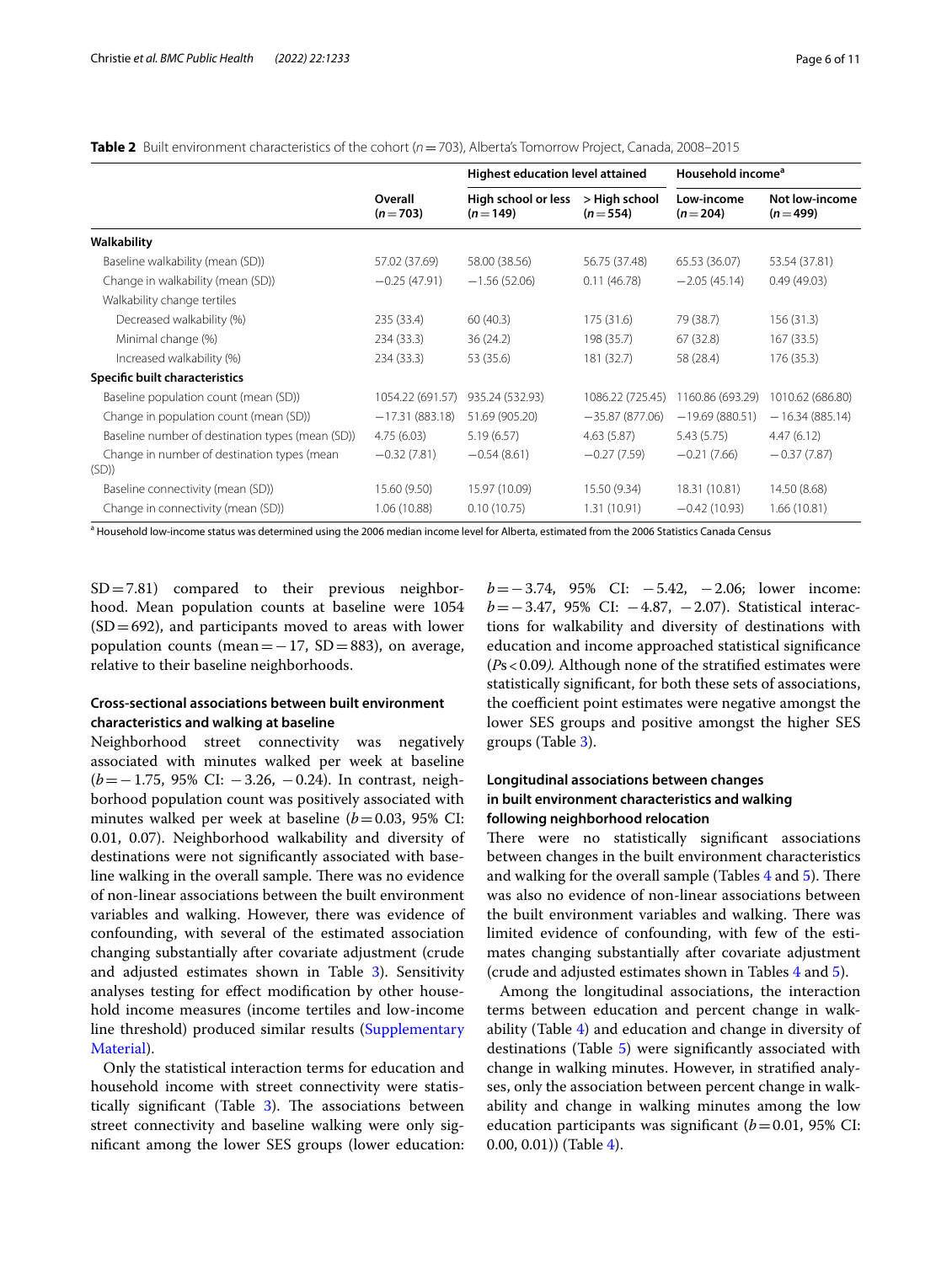<span id="page-6-0"></span>

|--|

|                                         | Overall sample                     | Overall sample                                |                                    |       | Highest education level attained                      |                                             | Household income <sup>a</sup> |                             |
|-----------------------------------------|------------------------------------|-----------------------------------------------|------------------------------------|-------|-------------------------------------------------------|---------------------------------------------|-------------------------------|-----------------------------|
|                                         | Crude<br>(unadjusted)<br>$(n=703)$ | Adjusted<br>$(n=703)$                         | P-value for<br>interaction<br>term |       | High school<br>or less<br>$(n=149)$                   | > High<br>school<br>$(n=554)$               | Low-income<br>$(n=204)$       | Not low-income<br>$(n=499)$ |
|                                         | $b(95%$ CI)                        | b(95% Cl)                                     | education<br>income                |       | $b(95%$ CI)                                           | $b(95%$ CI)                                 | $b(95%$ CI)                   | $b(95%$ CI)                 |
| <b>Built environment characteristic</b> |                                    |                                               |                                    |       |                                                       |                                             |                               |                             |
| Walkability (per<br>10-unit increase)   |                                    | $15.52 (-1.51, 34.68)$ $7.27 (-11.73, 28.97)$ | 0.069                              | 0.081 | $-20.61$ ( $-55.72$ , 14.50) 17.52 ( $-4.44$ , 39.48) |                                             | $-17.01 (-49.28.15.25)$       | $17.56 (= 5.40.40.52)$      |
| Connectivity                            | $-0.63$ ( $-2.55$ , 1.83)          | $-1.75$ * ( $-3.26$ , $-0.24$ )               |                                    |       | $0.029$ $0.016$ $-3.74*(-5.42, -2.06)$                | $-0.73$ (-2.77, 1.32) $-3.47*(-4.87,-2.07)$ |                               | $-0.03$ ( $-2.50$ , 2.43)   |
| Diversity of<br>destinations            | $2.99(-0.37.6.91)$                 | $1.16 (-2.43.5.32)$                           | 0.063                              | 0.076 | $-3.80$ ( $-9.51$ , 1.90)                             | $2.84 (-1.28.6.97)$                         | $-3.50$ ( $-8.86$ , 1.86)     | $2.57(-1.60.6.74)$          |
| Population count 0.04* (0.01, 0.07)     |                                    | $0.03*$ (0.01, 0.07)                          | 0.226                              | 0.281 |                                                       |                                             |                               |                             |

Note. The cross-sectional analyses were conducted using baseline data. Each model included only one of the built environment variables. Overall adjusted models included age, sex, relationship status, presence/absence of children at home, and season of survey completion. Models with stratum-specifc estimates were adjusted for the same covariates and were included in the table wherever the *P* value for the interaction term was less than 0.10 (model estimates from models with statistically significant interaction terms (P<0.05) were bolded). Models testing for effect modification by baseline education and household income were each run separately

<sup>a</sup> Household low-income status was determined using the 2006 median income level for Alberta, estimated from the 2006 Statistics Canada Census \**P*<0.05

<span id="page-6-1"></span>

| Table 4 Longitudinal associations between walkability and walking, Alberta's Tomorrow Project, Canada (n = 703), 2008-2015 |  |
|----------------------------------------------------------------------------------------------------------------------------|--|
|----------------------------------------------------------------------------------------------------------------------------|--|

|                                       | Overall sample<br>Overall sample                                    |                                                               |                     |                  | Highest education level attained    |                               | Household income <sup>a</sup> |                             |
|---------------------------------------|---------------------------------------------------------------------|---------------------------------------------------------------|---------------------|------------------|-------------------------------------|-------------------------------|-------------------------------|-----------------------------|
|                                       | Crude<br>(unadjusted)<br>$(n=703)$                                  | Adjusted<br>$(n=703)$                                         | P-value for         | interaction term | High school<br>or less<br>$(n=149)$ | > High<br>school<br>$(n=554)$ | Low-income<br>$(n=204)$       | Not low-income<br>$(n=499)$ |
|                                       | $b(95% \, \text{Cl})$                                               | $b(95%$ CI)                                                   | education<br>income |                  | $b(95% \, \text{Cl})$               | $b(95%$ CI)                   | $b(95%$ CI)                   | $b(95% \, \text{Cl})$       |
|                                       | Change in built environment characteristics (baseline to follow up) |                                                               |                     |                  |                                     |                               |                               |                             |
| Walkability (per<br>10-unit increase) | $0.44 (-20.21, 21.08)$                                              | $0.41 (-20.02, 20.84)$                                        | 0.076               | 0.502            | $-31.08$ ( $-71.78$ , 9.63)         | 11.52 (-11.87, 34.90)         |                               |                             |
| % Walkability                         | $0.003*$ (0.00, 0.01)                                               | 0.003(0.00, 0.01)                                             | 0.030               | 0.487            | $0.01*$ (0.00, 0.01)                | $0.00 (-0.00, 0.00)$          |                               |                             |
|                                       | Walkability-change tertiles (REF = minimal change)                  |                                                               |                     |                  |                                     |                               |                               |                             |
| Decreased walk-<br>ability            |                                                                     | $-9.89$ ( $-79.06$ , 59.29) $-9.03$ ( $-77.48$ , 59.41) 0.785 |                     | 0.772            |                                     |                               |                               |                             |
| Increased walk-<br>ability            |                                                                     | $13.11 (-56.13, 82, 36)$ $12.60 (-56.12, 81.31)$              | 0.666               | 0.865            |                                     |                               |                               |                             |

Note. Each model included only one of the built environment variables. Overall adjusted models included relationship status, children at home, season of survey completion, follow-up survey type, and years between surveys, as time-varying coefficients. Models with stratum-specific estimates were adjusted for the same covariates and were included in the table wherever the *P* value for the interaction term was less than 0.10 (model estimates from models with statistically signifcant interaction terms ( $P$ <0.05) were bolded). Models testing for effect modification by baseline education and household low-income status were each run separately

<sup>a</sup> Household low-income status was determined using the 2006 median income level for Alberta, estimated from the 2006 Statistics Canada Census \**P*<0.05

Sensitivity analyses adjusting for baseline walking and testing for efect modifcation by other household income measures (income tertiles and low-income line threshold) produced similar results ([Supplementary](#page-9-9)  [Material](#page-9-9)).

## **Discussion**

Our study examined cross-sectional and longitudinal associations between the neighborhood built environment and walking among adults and if individual-level SES modifed these associations. Among the cross-sectional analyses, in the overall sample, street connectivity was negatively associated with minutes walked per week, and population count was positively associated with weekly minutes of walking. Walkability and diversity of destinations were not signifcantly associated with baseline walking for the overall sample. Our results for street connectivity, walkability, and diversity of destinations are inconsistent with prior evidence demonstrating positive associations between these built characteristics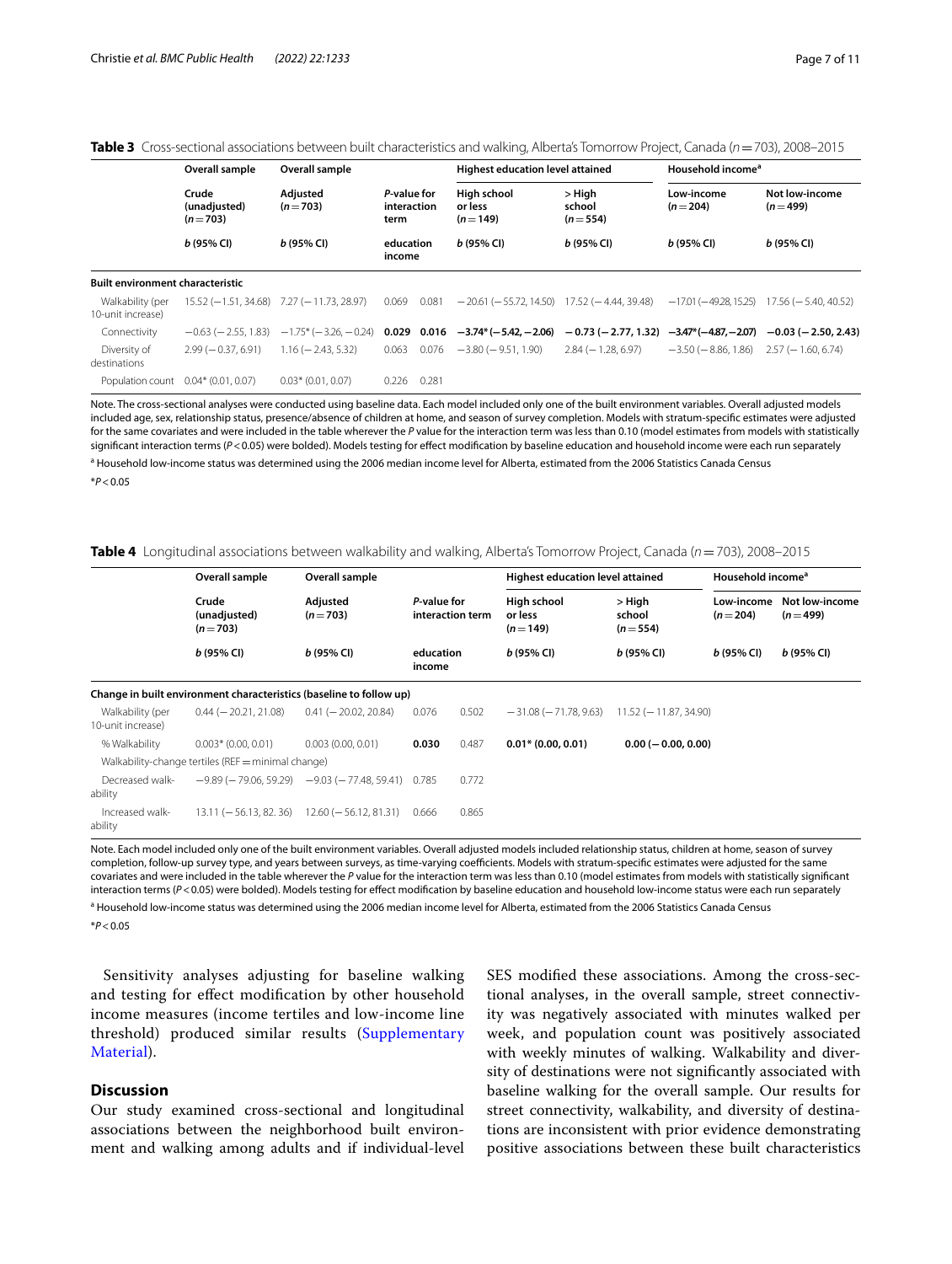|                              | Overall sample                                      | Overall sample                                                  | <i>p</i> -value for<br>interaction<br>term |       | Highest education level attained                                                                                      |                               | Household income <sup>a</sup> |                             |
|------------------------------|-----------------------------------------------------|-----------------------------------------------------------------|--------------------------------------------|-------|-----------------------------------------------------------------------------------------------------------------------|-------------------------------|-------------------------------|-----------------------------|
|                              | Crude<br>(unadjusted)<br>$(n=703)$                  | Adjusted<br>$(n=703)$                                           |                                            |       | High school<br>or less<br>$(n=149)$                                                                                   | > High<br>school<br>$(n=554)$ | Low-income<br>$(n=204)$       | Not low-income<br>$(n=499)$ |
|                              | $b(95%$ CI)                                         | $b(95%$ CI)                                                     | education<br>income                        |       | $b(95%$ CI)                                                                                                           | $b(95%$ CI)                   | $b(95%$ CI)                   | $b(95%$ CI)                 |
|                              | Change in built environment (baseline to follow up) |                                                                 |                                            |       |                                                                                                                       |                               |                               |                             |
| Connectivity                 |                                                     | $-0.51$ ( $-3.10$ , 2.09) $-0.18$ ( $-2.77$ , 2.40) 0.564 0.231 |                                            |       |                                                                                                                       |                               |                               |                             |
| Diversity of<br>destinations |                                                     |                                                                 |                                            |       | $-0.20$ ( $-3.82$ , 3.42) $-0.46$ ( $-4.05$ , 3.12) <b>0.036</b> 0.604 <b>-6.90 (-13.94, 0.14) 1.85 (-2.27, 5.96)</b> |                               |                               |                             |
| Population<br>count          | $0.01 (-0.03, 0.04)$                                | $0.01 (-0.02, 0.04) 0.759$                                      |                                            | 0.882 |                                                                                                                       |                               |                               |                             |

<span id="page-7-0"></span>

|  |  | Table 5 Longitudinal associations between specific built characteristics and walking, Alberta's Tomorrow Project, Canada, 2008–2015 |  |  |  |  |
|--|--|-------------------------------------------------------------------------------------------------------------------------------------|--|--|--|--|
|--|--|-------------------------------------------------------------------------------------------------------------------------------------|--|--|--|--|

Note. Each model included only one of the built environment variables. Overall adjusted models included relationship status, children at home, season of survey completion, follow-up survey type, and years between surveys, as time-varying coefficients. Models with stratum-specific estimates were adjusted for the same covariates and were included in the table wherever the P value for the interaction term was less than 0.10 (model estimates from models with statistically signifcant interaction terms (*P*<0.05) were bolded. Models testing for effect modification by baseline education and household low-income status were each run separately

<sup>a</sup> Household low-income status was determined using the 2006 median income level for Alberta, estimated from the 2006 Statistics Canada Census

\**P*<0.05

and walking [\[43,](#page-10-31) [44](#page-10-32)]. We detected evidence of efect modifcation of cross-sectional associations by SES only for street connectivity. Among the longitudinal associations, there were no statistically signifcant associations between changes in neighborhood walkability nor the specifc built environment characteristics with walking duration for the overall sample. Evidence of effect modification by SES of longitudinal associations was only found for relative walkability-change and change in diversity of destinations by education.

Although our study found statistically signifcant associations for the overall sample in the cross-sectional analyses, we did not fnd the same associations for the longitudinal analyses. Our results are similar to those of Braun and colleagues  $[45]$  $[45]$  who undertook a similar cross-sectional and longitudinal analysis of the built environment, but with cardiometabolic risk factors. Their study also found mainly non-significant results, with diferent metabolic risk factors associated with the built environment at baseline (diastolic blood pressure) compared to across time (triglycerides and systolic blood pressure) [\[45](#page-10-33)].

Our lack of statistically signifcant longitudinal fndings contrast with those of Hirsch and colleagues [[13\]](#page-10-1) who also used a residential relocation study design and fxed efects models, but found positive associations between changes in absolute walkability and walking. However, in contrast to our study that included an overall measure of walking, Hirsch and colleagues [[13](#page-10-1)] examined walking for transportation and leisure as separate outcomes, and found that associations were only statistically signifcant for transportation walking. Indeed, our results align with the fndings of another residential relocation study (that

also used fxed efects models) and combined transportation and leisure walking into a single outcome and found no statistically signifcant associations between changes in walkability and changes in participation or duration of walking [\[45](#page-10-33)]. Most of our study participants completed the IPAQ-short version, rather than the IPAQ-long, which prevented separate assessments of transportation and leisure walking.

Our longitudinal fndings regarding specifc built characteristics mirror some of the mixed results that have been previously found [[15,](#page-10-3) [16](#page-10-4)]. Changes in neighborhood population count, diversity of destinations, and street connectivity following residential relocation were not related to changes in walking. Although a UK residential relocation study found a positive association for residential density with daily steps  $[16]$  $[16]$ , an Australian study found a non-statistically signifcant association between residential density and transportation walking  $[15]$  $[15]$ . These two studies also found positive associations between land use mix and walking [\[15,](#page-10-3) [16\]](#page-10-4), whereas our study found no relationship, among the overall sample, between increases in diversity of destinations and changes in walking. These differences in findings for specific built characteristics may be attributable to the larger neighborhood bufer sized used in the previous studies (the UK study used a 1 km network buffer  $[16]$  $[16]$  and the Australian study used a 1.6km network buffer [[15\]](#page-10-3)). Our neighborhood bufer size of 400m excluded potential changes in diversity of destinations located outside the buffer that may have still been within walking distance.

Our results contribute to the inconsistent fndings regarding difering impacts of the built environment on physical activity for people from diferent SES groups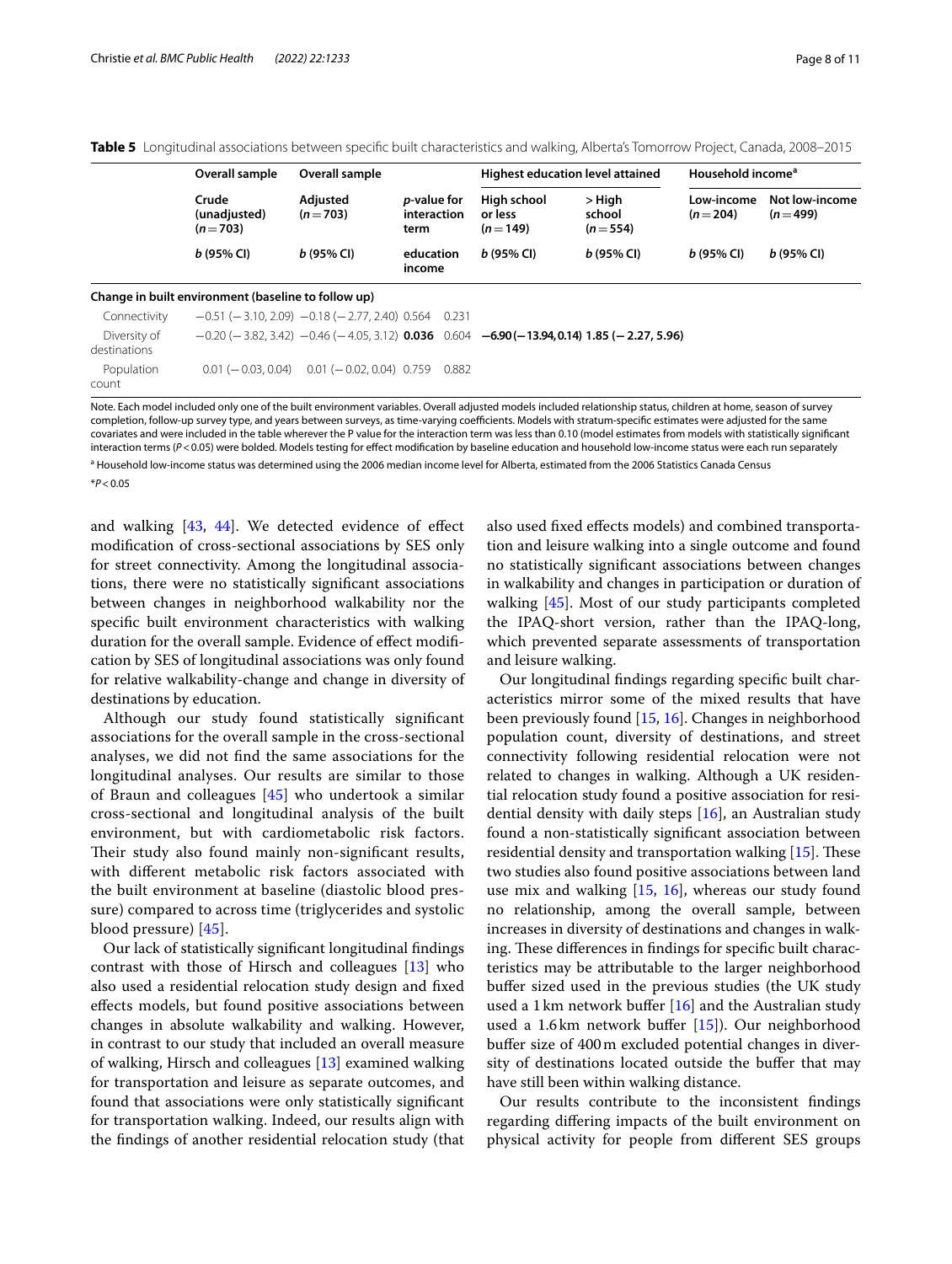[[19,](#page-10-8) [20](#page-10-7), [46\]](#page-10-34). A systematic review of longitudinal studies investigating the associations between the built environment and physical activity found little support for efect modifcation by SES [\[19](#page-10-8)]. In a UK residential relocation study, Clary et al. [\[16\]](#page-10-4) tested for effect modification by SES within their associations between changes in various built environment measures and accelerometer-derived physical activity measures. Their study found evidence of efect modifcation only for the association between increases in accessibility to public transit (a composite measure of proximity, number of stops, and frequency of service) with daily steps, such that there were no statistically signifcant associations among the two higher SES groups, but a marginally signifcant negative association for the low SES group (i.e., defned by social housing recipient status  $[16]$  $[16]$ ). Our findings are similar to Clary at al [\[16](#page-10-4)] because most associations had no evidence of efect modifcation by SES and we had some preliminary evidence of negative associations among the low SES groups.

The study has several strengths, including the use of both a cross-sectional and a longitudinal design and the testing of modification by SES indicators. This study is relevant to requests for more policy-relevant research methods [\[47](#page-10-35), [48\]](#page-10-36) because we examined the impact of specifc built environment characteristics, which may be more useful to policymakers compared to multi-component walkability measures. Furthermore, we estimated built environment characteristics using data from the same year that the participant completed each questionnaire (except for population count data, where the census data were weighted to approximate the years where the census was not collected). Several other residential relocation studies have used WalkScore®, which is a proprietary measure of walkability, and thus those studies only had the most current data available [[13](#page-10-1), [45\]](#page-10-33).

The study was limited by relatively small subsamples of participants who could be classifed as having low SES, which decreased the precision of our estimates and may have reduced our ability to detect statistically signifcant associations and interactions. The overall ATP cohort has relatively high SES [[23\]](#page-10-11) and is likely afected by a "healthy volunteer" bias that is common among prospective cohort studies [[49,](#page-10-37) [50](#page-10-38)]. However, the ATP cohort has rates of chronic diseases (e.g., diabetes and hypertension) that are similar to the general Canadian population [\[51](#page-10-39)]. Our study was also limited by the self-report measures of walking that did not specify the location where walking occurred and did not diferentiate by walking purpose. Our use of Euclidean buffers meant that the geographically defned neighborhoods were standardized across participants, however, this delineation also meant that while certain built environment features were present in the buffer they might not have been easily accessible via walking [\[52](#page-10-40)]. We did not have access to data regarding participants' moving date or their reasons for moving, and as such, we were unable to consider exposure time in neighborhood or reasons for moving (e.g., changing occupations or familial responsibilities). Similarly, there was still potential for residential self-selection bias, even in the longitudinal analyses because some adults who were interested in increasing their walking may have chosen to move to a neighborhood with greater walkability. Finally, the study sample consisted of middle-aged adults (ATP recruitment inclusion criteria included adults aged 35–69years only) who relocated neighborhoods; thus, the results may not be generalizable to younger adults or non-movers.

Given the limited number and mixed fndings on diferential impacts of the built environment for SES groups, there is a need for more longitudinal research examining equity impacts of changing the built environment. The mixed evidence so far  $[19, 20, 46]$  $[19, 20, 46]$  $[19, 20, 46]$  $[19, 20, 46]$  $[19, 20, 46]$ , in addition to our own fndings, precludes us from making defnitive recommendations in regard to how and which urban planning policies should be modifed to encourage more walking among low SES adults. Nevertheless, to improve our understanding and to generate evidence that might inform policy in the future, methodological improvements in future studies examining associations between the built environment and walking among low SES adults may be needed. For example, future studies would beneft from context-specifc measures of walking and from separating leisure and transportation walking when investigating the impact of changes in the built environment on walking [[53,](#page-10-41) [54\]](#page-10-42). It would also be useful for future studies to examine built characteristics that may be particularly relevant for adults with low SES (e.g., transit stops, safety, low-cost or free recreation centers). Such studies may involve natural experiments that involve examining the efects of modifying specifc features of the built environment on walking among residents of low SES neighbourhoods. Regardless of our fndings, other interventions may be needed to increase population levels of physical activity to avoid negatively impacting adults with lower SES. For instance, more fundamental or 'upstream' interventions (e.g., living wage policies) may be needed to address socioeconomic disparities in physical activity [[55,](#page-10-43) [56](#page-10-44)].

## **Conclusions**

Our fndings suggest that an increase in neighborhood walkability, relative to the prior neighborhood, is associated with increases in walking after relocating neighborhoods. Despite street connectivity and population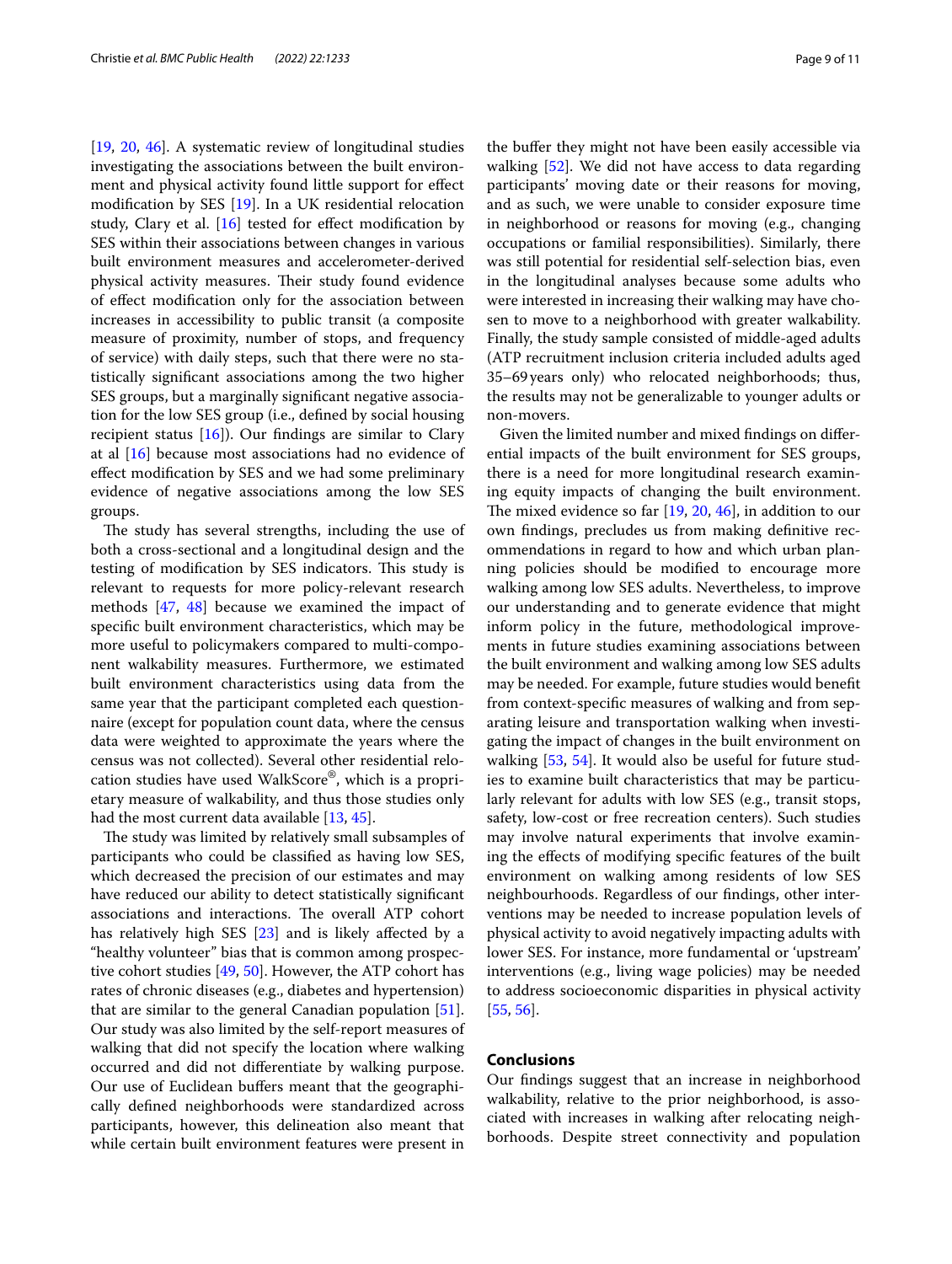count being associated with walking in the cross-sectional analyses, these built environment variables were not associated with changes in walking following residential relocation. We found limited evidence that these associations difer by education and household income. Although the evidence is weak, our fndings also suggest that changes in neighbourhood walkability, following residential relocation, might more strongly afect walking among low SES adults. Further longitudinal research is needed that examines specifc built environment characteristics and walking for diferent purposes among disadvantaged populations.

#### **Abbreviations**

SES: Socioeconomic status; ATP: Alberta's Tomorrow Project; CI: Confdence interval; GIS: Geographic Information Systems; IPAQ: International Physical Activity Questionnaire; ANOVA: Analysis of variance; SD: Standard deviation.

## **Supplementary Information**

The online version contains supplementary material available at [https://doi.](https://doi.org/10.1186/s12889-022-13611-0) [org/10.1186/s12889-022-13611-0](https://doi.org/10.1186/s12889-022-13611-0).

<span id="page-9-9"></span>**Additional fle 1: Table S1.** Sociodemographic Characteristics of Movers (the Study Cohort) and Non-Movers (Excluded) at Baseline. **Table S2.** Longitudinal associations between walkability and walking, including baseline walking as a covariate, Alberta's Tomorrow Project, Canada (*n*=703), 2008–2015. **Table S3.** Longitudinal associations between specifc built characteristics and walking, including baseline walking as a covariate, Alberta's Tomorrow Project, Canada, 2008–2015. **Table S4.** Cross-sectional associations between built characteristics and walking, with additional income efect modifers. **Table S5.** Longitudinal associations between walkability and walking, with additional income efect modifers. **Table S6.** Longitudinal associations between built characteristics and walking, with additional income effect modifiers.

#### **Acknowledgements**

The authors thank Anita Blackstafe for assisting with the preparation of the data.

#### **Authors' contributions**

GM and CC conceived the study. CF and JV were involved in the original ATP study design and data collection. CC analyzed the data and drafted the initial manuscript. LT conducted the GIS analysis. All authors interpreted the results, contributed to manuscript drafts, and approved the fnal manuscript.

#### **Funding**

This work was supported by the Canadian Institutes of Health Research [FDN-154331]. Alberta's Tomorrow Project is only possible because of the commitment of its research participants, its staf, and its funders: Alberta Health, Alberta Cancer Foundation, Canadian Partnership Against Cancer and Health Canada, and substantial in-kind funding from Alberta Health Services. The views expressed herein represent the views of the authors and not of Alberta's Tomorrow Project or any of its funders. CDC was supported by a Cumming School of Medicine Graduate Scholarship, an Izaak Walton Killam Doctoral Scholarship, and a Vanier Canada Graduate Scholarship.

#### **Availability of data and materials**

The data that support the fndings of this study are available from Alberta's Tomorrow Project, but restrictions apply to the availability of these data, which were used under license for the current study, and so are not publicly available. Data are available, however, from the authors upon reasonable request and with permission of Alberta's Tomorrow Project. More information can be obtained via<https://myatpresearch.ca>.

#### **Declarations**

#### **Ethics approval and consent to participate**

The University of Calgary Conjoint Research Ethics Board approved this study (REB17–1466). Informed consent was obtained from all participants, and the methods were performed in accordance with the relevant guidelines and regulations.

#### **Consent for publication**

Not applicable.

#### **Competing interests**

The authors declare that they have no competing interests.

#### **Author details**

<sup>1</sup> Department of Community Health Sciences, Cumming School of Medicine, University of Calgary, TRW 3rd foor, 3280 Hospital Drive NW, Calgary, Alberta T2N 4Z6, Canada. <sup>2</sup> Department of Cancer Epidemiology and Prevention Research, Cancer Care Alberta, Alberta Health Services, 2210 2nd St SW, Calgary, Alberta T2S 3C3, Canada. <sup>3</sup> Alberta's Tomorrow Project, Cancer Care Alberta, Alberta Health Services, Richmond Road Diagnostic and Treatment Centre, 1820 Richmond Road SW, Calgary, Alberta T2T 5C7, Canada. <sup>4</sup>School of Architecture, Planning and Landscape, University of Calgary, 2500 University Dr NW, Calgary, Alberta T2N 4N1, Canada.

#### Received: 20 January 2022 Accepted: 6 June 2022 Published online: 21 June 2022

#### **References**

- <span id="page-9-0"></span>1. McTiernan A, Friedenreich CM, Katzmarzyk PT, Powell KE, Macko R, Buchner D, et al. Physical activity in cancer prevention and survival: a systematic review. Med Sci Sports Exerc. 2019;51(6):1252.
- 2. Lear SA, Hu W, Rangarajan S, Gasevic D, Leong D, Iqbal R, et al. The efect of physical activity on mortality and cardiovascular disease in 130 000 people from 17 high-income, middle-income, and low-income countries: the PURE study. Lancet. 2017;390(10113):2643–54.
- <span id="page-9-1"></span>Warburton D, Bredin S. Health benefits of physical activity: a systematic review of current systematic reviews. Curr Opin Cardiol. 2017;32(5):541–56.
- <span id="page-9-2"></span>4. World Health Organization. Global action plan on physical activity 2018–2030: more active people for a healthier world: World Health Organization; 2019.
- <span id="page-9-3"></span>5. Hajna S, Ross NA, Brazeau A-S, Bélisle P, Joseph L, Dasgupta K. Associations between neighbourhood walkability and daily steps in adults: a systematic review and meta-analysis. BMC Public Health. 2015;15(1):768.
- 6. Barnett DW, Barnett A, Nathan A, Van Cauwenberg J, Cerin E. Built environmental correlates of older adults' total physical activity and walking: a systematic review and meta-analysis. Int J Behav Nutr Phys Act. 2017;14(1):103.
- <span id="page-9-4"></span>7. Ding D, Gebel K. Built environment, physical activity, and obesity: what have we learned from reviewing the literature? Health Place. 2012;18(1):100–5.
- <span id="page-9-5"></span>8. McCormack GR, Shiell A. In search of causality: a systematic review of the relationship between the built environment and physical activity among adults. Int J Behav Nutr Phys Act. 2011;8(1):125.
- <span id="page-9-6"></span>9. Lamb KE, Thornton LE, King TL, Ball K, White SR, Bentley R, et al. Methods for accounting for neighbourhood self-selection in physical activity and dietary behaviour research: a systematic review. Int J Behav Nutr Phys Act. 2020;17:1–22.
- <span id="page-9-7"></span>10. Frank LD, Kershaw SE, Chapman JE, Campbell M, Swinkels HM. The unmet demand for walkability: disparities between preferences and actual choices for residential environments in Toronto and Vancouver. Canadian journal of public health-revue Canadienne De. Sante Publique. 2015;106(1):ES12–20.
- <span id="page-9-8"></span>11. Kärmeniemi M, Lankila T, Ikäheimo T, Koivumaa-Honkanen H, Korpelainen R. The built environment as a determinant of physical activity: a systematic review of longitudinal studies and natural experiments. Ann Behav Med. 2018;52(3):239–51.